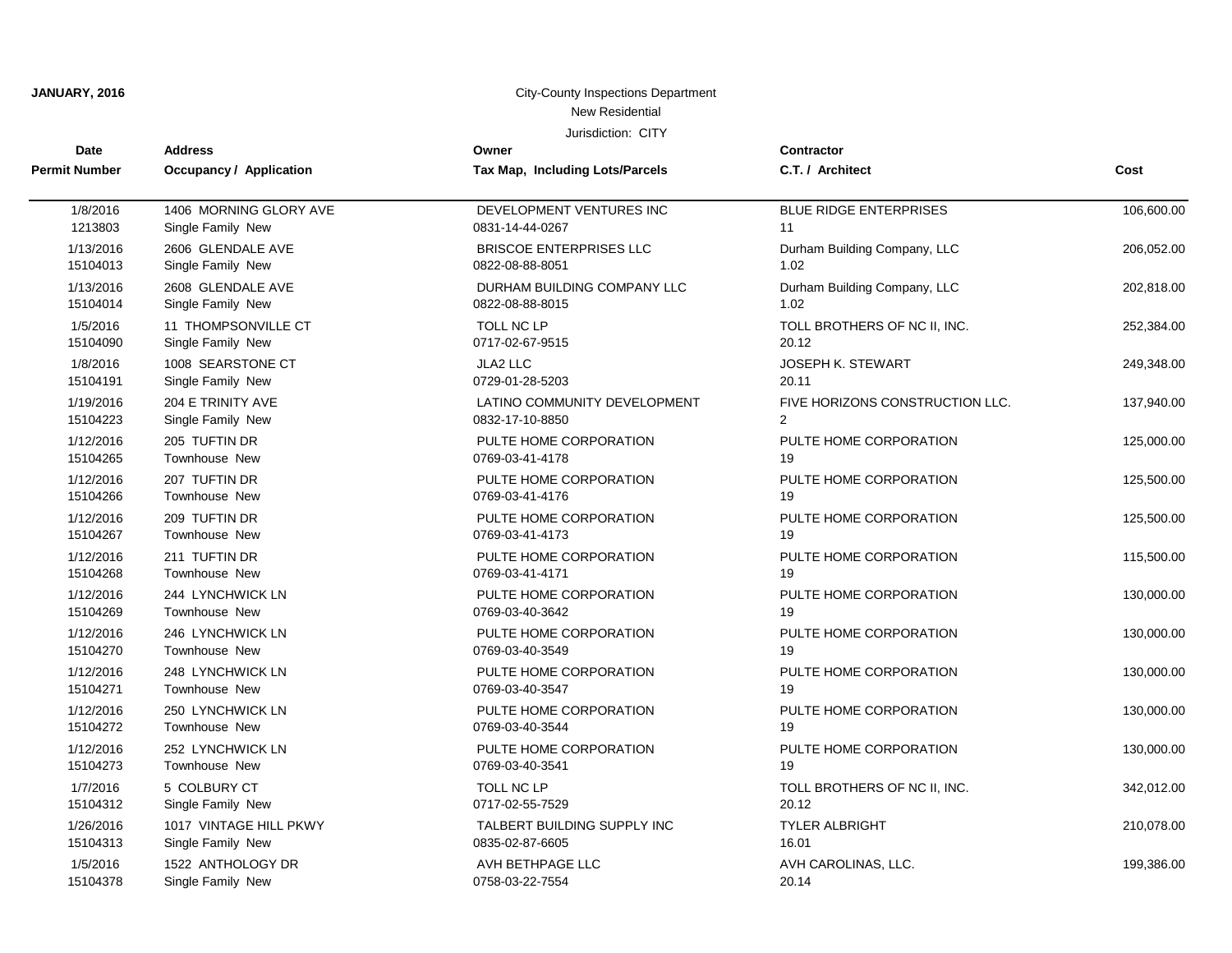| <b>Date</b>           | <b>Address</b>                                   | Owner                                     | <b>Contractor</b>                      |            |
|-----------------------|--------------------------------------------------|-------------------------------------------|----------------------------------------|------------|
| Permit Number         | <b>Occupancy / Application</b>                   | Tax Map, Including Lots/Parcels           | C.T. / Architect                       | Cost       |
| 1/13/2016             | 2306 DEZERN PL                                   | J HOFFMAN STUDIO LLC                      | KNUT DEDRICK KALLESTEN                 | 140,910.00 |
| 15104384              | Single Family New                                | 0822-13-13-7078                           | 4.02                                   |            |
| 1/7/2016              | 120 HILLSIDE AVE                                 | <b>CITY OF DURHAM</b>                     | Roby, Inc., Andrew                     | 112,992.00 |
| 15104388              | Single Family New                                | 0821-16-84-1287                           | 12.01                                  |            |
| 1/27/2016             | 2431 WINBURN AVE                                 | <b>SUN FOREST SYSTEMS INC</b>             | <b>CRABTREE, GAIL</b>                  | 160,000.00 |
| 15104414              | Single Family New                                | 0842-03-33-2548                           | 18.01                                  |            |
| 1/15/2016             | 1116 FAIRVIEW ST                                 | <b>REID DAVID</b>                         | Pugh Enterprises, LLC, C B             | 122,694.00 |
| 15104463              | Single Family New                                | 0821-10-45-1176                           | 5                                      |            |
| 1/18/2016             | 613 HIDDENBROOK DR                               | <b>LENNAR CAROLINAS LLC</b>               | Lennar Carolinas, LLC                  | 208,100.00 |
| 15104518              | Single Family New                                | 166205-PP151169                           | 18.05                                  |            |
| 1/18/2016             | 617 HIDDENBROOK DR                               | <b>LENNAR CAROLINAS LLC</b>               | Lennar Carolinas, LLC                  | 168,000.00 |
| 15104520              | Single Family New                                | 166205-PP151171                           | 18.05                                  |            |
| 1/18/2016             | 621 HIDDENBROOK DR                               | LENNAR CAROLINAS LLC                      | Lennar Carolinas, LLC                  | 158,000.00 |
| 15104521              | Single Family New                                | 166205-PP151172                           | 18.05                                  |            |
| 1/26/2016             | 623 HIDDENBROOK DR                               | SHERRON WILLIAM J JR                      | Lennar Carolinas, LLC                  | 168,000.00 |
| 15104522              | Single Family New                                | 166205-PP151173                           | 18.05                                  |            |
| 1/7/2016              | 1019 LAREDO LN                                   | QUBIC LLC                                 | Qubic, LLC                             | 115,500.00 |
| 15104526              | Single Family New                                | 0850-04-62-9227                           | 2                                      |            |
| 1/7/2016              | 1124 GURLEY ST                                   | <b>GURLEY MEN VENTURES LLC</b>            | Qubic, LLC                             | 176,500.00 |
| 15104528              | Single Family New                                | 0831-05-29-0848                           | q                                      |            |
| 1/14/2016             | 3904 CHIPPENHAM RD                               | OBRIEN CAROL L                            | MULBERRY RESTORATION                   | 40,000.00  |
| 15104546              | Single Family New                                | 0709-02-98-7888                           | 20.08                                  |            |
| 1/4/2016              | 1248 CAPSTONE DR                                 | COMMUNITY DEVELOPMENT CAPITAL             | Meritage Homes of North Carolina, Inc. | 239,580.00 |
| 15104581              | Single Family New                                | 0717-04-81-1322                           | 20.12                                  |            |
| 1/4/2016              | 1014 CADENCE LN                                  | ALFC-PAGE ROAD LLC                        | AVH CAROLINAS, LLC.                    | 249,612.00 |
| 15104590              | Single Family New                                | 0758-03-22-2940                           | 20.14                                  |            |
| 1/7/2016              | 1114 SOUTH ST                                    | <b>GARMAN HOMES LLC</b>                   | Durham Building Company, LLC           | 103,026.00 |
| 15104600              | Single Family New                                | 0821-16-72-5685                           | 12.01                                  |            |
| 1/11/2016             | 611 HIDDENBROOK DR                               | LENNAR CAROLINAS LLC                      | Lennar Carolinas, LLC                  | 227,832.00 |
| 15104605              | Single Family New                                | 0860-01-07-3747                           | 18.05                                  |            |
| 1/15/2016<br>15104610 | 704 BRIER CROSSINGS LOOP<br><b>Townhouse New</b> | PULTE HOME CORPORATION<br>0769-03-40-2399 | PULTE HOME CORPORATION                 | 130,000.00 |
| 1/15/2016             | 706 BRIER CROSSINGS LOOP                         | PULTE HOME CORPORATION                    | PULTE HOME CORPORATION                 | 130,000.00 |
| 15104611              | Townhouse New                                    | 0769-03-40-3319                           | 19                                     |            |
| 1/15/2016             | 708 BRIER CROSSINGS LOOP                         | PULTE HOME CORPORATION                    | PULTE HOME CORPORATION                 | 130,000.00 |
| 15104612              | Townhouse New                                    | 0769-03-40-3349                           | 19                                     |            |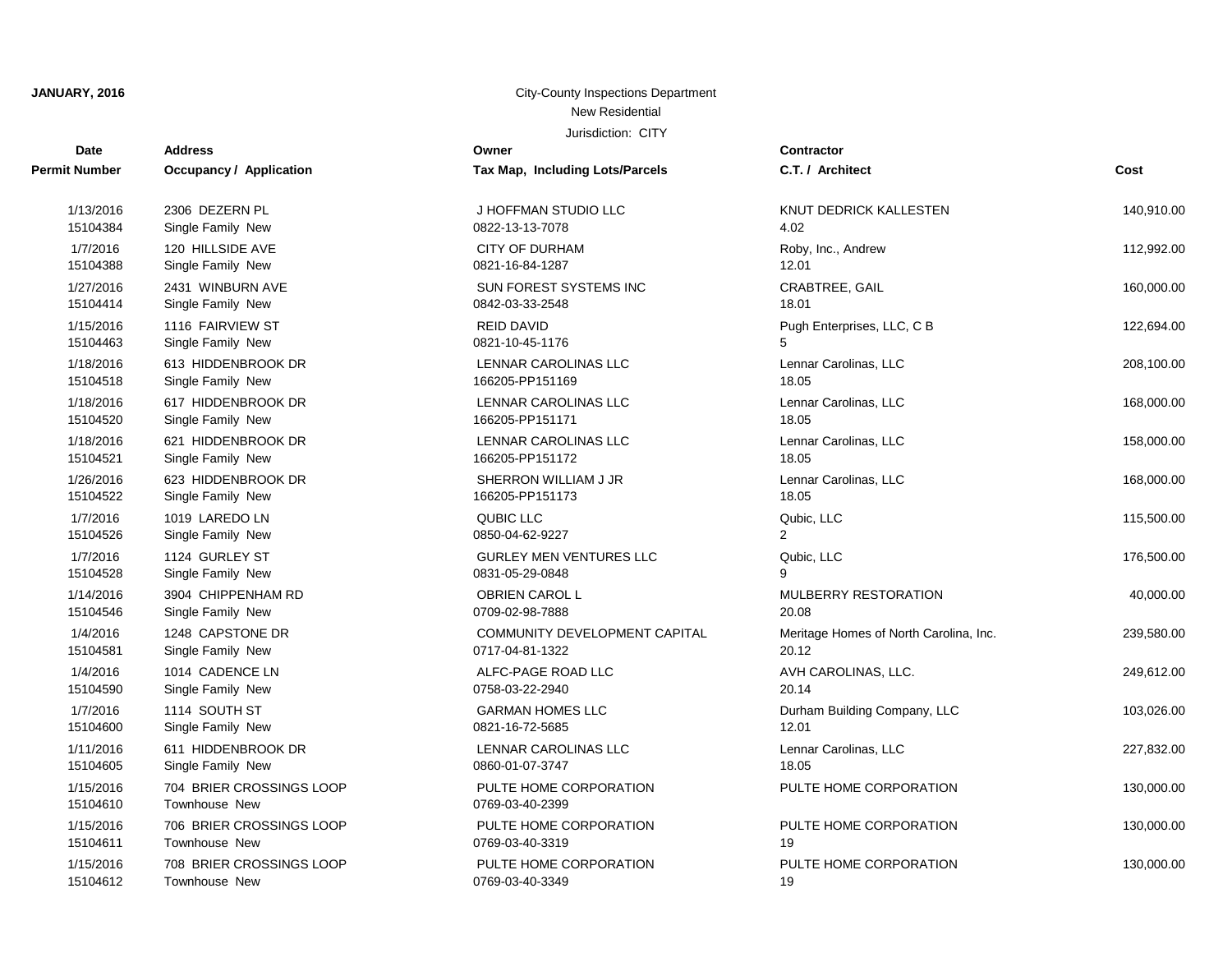| Date                  | <b>Address</b>                               | Owner                                         | <b>Contractor</b>                     |            |
|-----------------------|----------------------------------------------|-----------------------------------------------|---------------------------------------|------------|
| <b>Permit Number</b>  | <b>Occupancy / Application</b>               | Tax Map, Including Lots/Parcels               | C.T. / Architect                      | Cost       |
| 1/15/2016             | 710 BRIER CROSSINGS LOOP                     | PULTE HOME CORPORATION                        | PULTE HOME CORPORATION                | 130,000.00 |
| 15104613              | Townhouse New                                | 0769-03-40-3379                               | 19                                    |            |
| 1/15/2016             | 712 BRIER CROSSINGS LOOP                     | PULTE HOME CORPORATION                        | PULTE HOME CORPORATION                | 130,000.00 |
| 15104614              | <b>Townhouse New</b>                         | 0769-03-40-4309                               | 19                                    |            |
| 1/7/2016              | 310 KINNAKEET DR                             | ELD CARDINAL OAKS LLC                         | Level Carolina Homes, LLC             | 121,500.00 |
| 15104616              | Single Family New                            | 0852-01-45-3593                               | 18.04                                 |            |
| 1/7/2016              | 212 CHESTNUT OAK PL                          | ELD CARDINAL OAKS LLC                         | Level Carolina Homes, LLC             | 111,500.00 |
| 15104617              | Single Family New                            | 0852-03-44-9739                               | 18.04                                 |            |
| 1/7/2016              | 3204 PROSPECT PKWY                           | MREC LEVEL BRIGHTLEAF SPRING                  | Level Carolina Homes, LLC             | 141,500.00 |
| 15104619              | Single Family New                            | 0850-04-62-5209                               | 18.05                                 |            |
| 1/7/2016              | 3317 PROSPECT PKWY                           | MREC LEVEL BRIGHTLEAF SPRING                  | Level Carolina Homes, LLC             | 121,500.00 |
| 15104620              | Single Family New                            | 0850-04-62-9701                               | 18.05                                 |            |
| 1/7/2016              | 1020 LAREDO LN                               | MREC LEVEL BRIGHTLEAF SPRING                  | Level Carolina Homes, LLC             | 121,500.00 |
| 15104621              | Single Family New                            | 0850-04-62-9121                               | 18.05                                 |            |
| 1/28/2016             | 1511 SASSAFRAS HILL ST                       | SUN RIVER BUILDERS SIGNATURE                  | SUN RIVER BLDR. SIGNATURE HOMES, INC. | 139,392.00 |
| 15104625              | Single Family New                            | 0835-02-66-9525                               | 16.01                                 |            |
| 1/14/2016<br>15104634 | 1906 PATTERSONS MILL RD<br>Single Family New | <b>MREC BRIGHTLEAF LLC</b><br>0840-04-91-7227 | CALATLANTIC GROUP, INC.               | 322,872.00 |
| 1/7/2016              | 1302 BLOOMSBURY MANOR DR                     | PULTE HOME CORPORATION                        | PULTE HOME CORPORATION                | 225,000.00 |
| 15104635              | Single Family New                            | 0769-01-35-6308                               | 19                                    |            |
| 1/19/2016             | 3240 PICKETT RD                              | <b>BLECHER KEITH</b>                          | BUILDSENSE, INC.                      | 512,620.00 |
| 1513504               | Single Family New                            | 0801-04-70-6579                               | 20.17                                 |            |
| 1/5/2016              | 608 SWIFT CREEK XING                         | TOLL NC LP                                    | TOLL BROTHERS OF NC II, INC.          | 372,173.00 |
| 1513687               | Single Family New                            | 0717-02-76-9021                               | 20.12                                 |            |
| 1/18/2016             | 5531 JESSIP ST                               | <b>LENNAR CAROLINAS LLC</b>                   | Lennar Carolinas, LLC                 | 162,360.00 |
| 16100001              | Townhouse New                                | 0747-02-98-4524                               | 20.14                                 |            |
| 1/18/2016             | 5533 JESSIP ST                               | LENNAR CAROLINAS LLC                          | Lennar Carolinas, LLC                 | 145,738.00 |
| 16100002              | Townhouse New                                | 0747-02-98-4554                               | 20.14                                 |            |
| 1/18/2016             | 5535 JESSIP ST                               | LENNAR CAROLINAS LLC                          | Lennar Carolinas, LLC                 | 144,738.00 |
| 16100003              | Townhouse New                                | 0747-02-98-4585                               | 20.14                                 |            |
| 1/18/2016             | 5537 JESSIP ST                               | LENNAR CAROLINAS LLC                          | Lennar Carolinas, LLC                 | 166,188.00 |
| 16100004              | Townhouse New                                | 0747-02-98-5515                               | 20.14                                 |            |
| 1/18/2016             | 5539 JESSIP ST                               | LENNAR CAROLINAS LLC                          | Lennar Carolinas, LLC                 | 162,360.00 |
| 16100005              | Townhouse New                                | 0747-02-98-5545                               | 20.14                                 |            |
| 1/12/2016             | 206 BELLA ROSE DR                            | JEN NORTH CAROLINA 4 LLC                      | Weekley Homes, L.P.                   | 260,614.00 |
| 16100011              | Single Family New                            | 0707-01-27-3793                               | 20.12                                 |            |

| <b>J.I./ Architect</b>                         | COST       |
|------------------------------------------------|------------|
| PULTE HOME CORPORATION<br>۱9                   | 130,000.00 |
| PULTE HOME CORPORATION<br>۱9                   | 130,000.00 |
| evel Carolina Homes, LLC.<br>18.04             | 121,500.00 |
| evel Carolina Homes, LLC.<br>18.04             | 111,500.00 |
| evel Carolina Homes, LLC<br>18.05              | 141,500.00 |
| evel Carolina Homes, LLC<br>18.05              | 121,500.00 |
| evel Carolina Homes, LLC<br>18.05              | 121,500.00 |
| SUN RIVER BLDR. SIGNATURE HOMES, INC.<br>16.01 | 139,392.00 |
| CALATLANTIC GROUP, INC.                        | 322,872.00 |
| PULTE HOME CORPORATION<br>۱9                   | 225,000.00 |
| 3UILDSENSE, INC.<br>20.17                      | 512,620.00 |
| <b>TOLL BROTHERS OF NC II, INC.</b><br>20.12   | 372,173.00 |
| ennar Carolinas, LLC.<br>20.14                 | 162,360.00 |
| ennar Carolinas, LLC.<br>20.14                 | 145,738.00 |
| ennar Carolinas, LLC<br>20.14                  | 144,738.00 |
| ennar Carolinas, LLC<br>20.14                  | 166,188.00 |
| ennar Carolinas, LLC.<br>20.14                 | 162,360.00 |
| Veekley Homes, L.P.                            | 260,614.00 |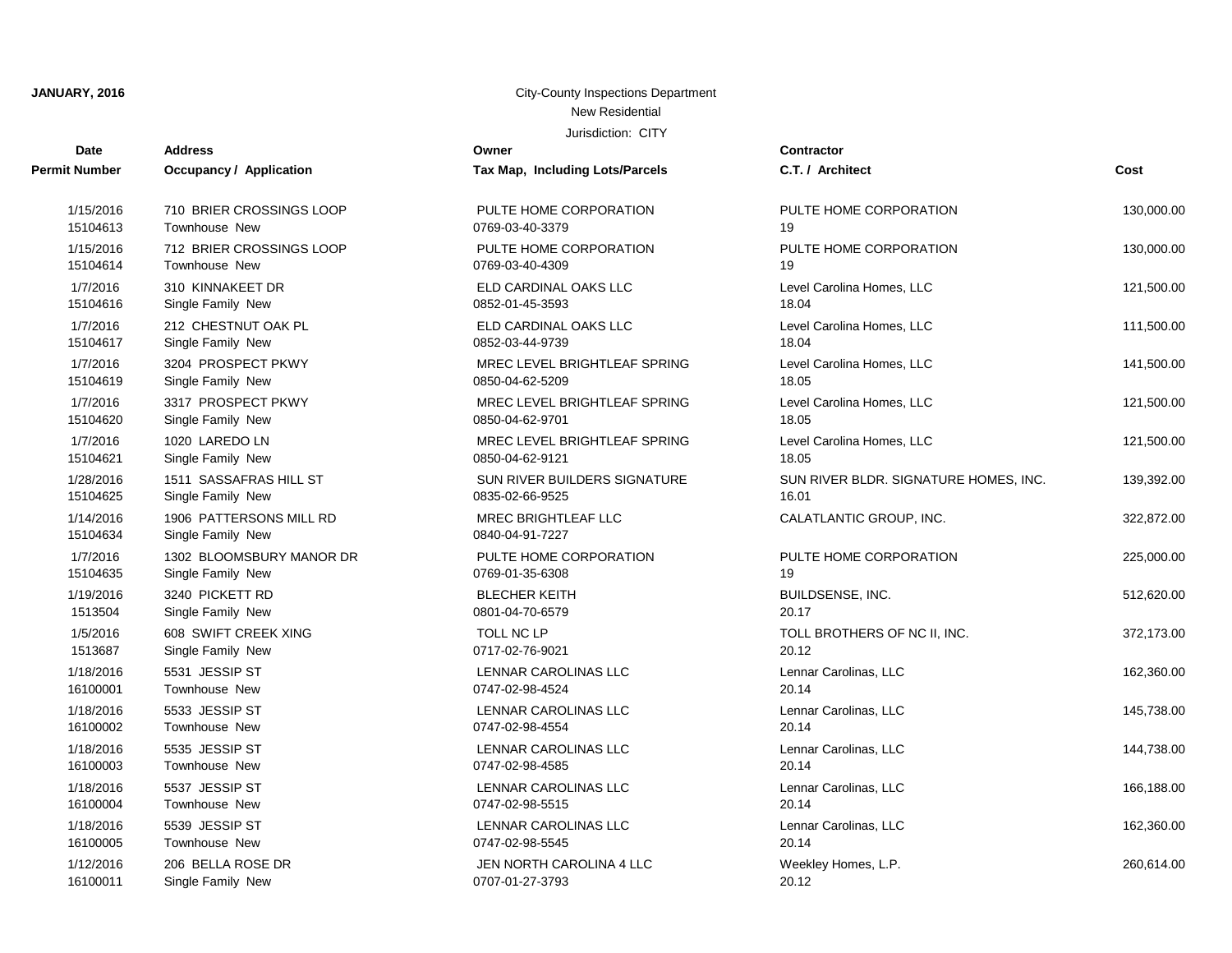| <b>Date</b>          | <b>Address</b>                 | Owner                                 | Contractor         |
|----------------------|--------------------------------|---------------------------------------|--------------------|
| <b>Permit Number</b> | <b>Occupancy / Application</b> | Tax Map, Including Lots/Parcels       | C.T. / Arch        |
| 1/19/2016            | 319 SOUTH BEND DR              | TOLL NC LP                            | <b>TOLL BRO</b>    |
| 16100014             | Single Family New              | 0717-02-67-7468                       | 20.12              |
| 1/26/2016            | 103 CHERRY GROVE ST            | <b>HABITAT FOR HUMANITY OF DURHAM</b> | <b>HABITAT F</b>   |
| 16100015             | Single Family New              | 0831-15-53-6749                       | 10.01              |
| 1/12/2016            | 205 EL PASO AVE                | DREES COMPANY THE                     | THE DREE           |
| 16100016             | Single Family New              | 0850-03-22-9778                       | 18.05              |
| 1/13/2016            | 1002 SAN ANTONIO BLVD          | MREC LEVEL BRIGHTLEAF SPRING          | <b>Level Carol</b> |
| 16100020             | Single Family New              | 0850-04-71-6996                       |                    |
| 1/13/2016            | 803 N HYDE PARK AVE            | HABITAT FOR HUMANITY OF DURHAM        | <b>HABITAT F</b>   |
| 16100021             | Single Family New              | 0831-10-46-8750                       | 10.01              |
| 1/13/2016            | 1203 IVY ST                    | DURHAM COUNTY HABITAT FOR             | <b>HABITAT F</b>   |
| 16100022             | Single Family New              | 0831-07-58-7150                       | 10.02              |
| 1/14/2016            | 107 FOXBOROUGH LN              | <b>RYLAND GROUP INC THE</b>           | CALATLAN           |
| 16100026             | Single Family New              | 0850-04-74-6408                       | 18.05              |
| 1/18/2016            | 516 POPLAR ST                  | RYLAND GROUP INC THE                  | CALATLAN           |
| 16100028             | Single Family New              | 0850-02-76-7057                       | 18.05              |
| 1/19/2016            | 105 MESQUITE DR                | MREC LEVEL BRIGHTLEAF SPRING          | Level Carol        |
| 16100030             | Single Family New              | 0850-04-61-4542                       | 18.05              |
| 1/14/2016            | 205 SOUTH BEND DR              | TOLL NC LP                            | <b>TOLL BRO</b>    |
| 16100031             | Single Family New              | 0717-02-77-1224                       |                    |
| 1/19/2016            | 1304 LIBERTY ST                | SHALOM-LIBERTY PERRI                  | <b>PARAGON</b>     |
| 16100038             | Single Family New              | 0831-11-66-1024                       | 10.02              |
| 1/29/2016            | 1105 N HYDE PARK AVE           | <b>TORRES MARIA</b>                   | <b>PARAGON</b>     |
| 16100040             | Single Family New              | 0831-06-47-9703                       | g                  |
| 1/19/2016            | 217 CHESTNUT OAK PL            | ELD CARDINAL OAKS LLC                 | <b>Level Carol</b> |
| 16100044             | Single Family New              | 0852-03-44-8910                       | 18.04              |
| 1/18/2016            | 226 KAYLEEN CT                 | OAKS AT LYONS FARM LLC THE            | THE DREE           |
| 16100050             | Single Family New              | 0727-03-23-1756                       | 20.12              |
| 1/14/2016            | 102 BELLA ROSE DR              | JEN NORTH CAROLINA 4 LLC              | Weekley H          |
| 16100054             | Single Family New              | 0707-01-27-7860                       | 20.12              |
| 1/18/2016            | 328 KINNEY GLENN CT            | STANDARD PACIFIC OF THE               | <b>STANDARI</b>    |
| 16100060             | Single Family New              | 0719-03-94-9661                       | 20.11              |
| 1/29/2016            | 3104 TRAIL WOOD DR             | LAKEFIELD FARM LLC                    | <b>RICE BUILI</b>  |
| 16100061             | Single Family New              | 0813-02-57-2993                       | 17.07              |
| 1/19/2016            | 119 LOFTY HEIGHTS DR           | COMMUNITY DEVELOPMENT CAPITAL         | Meritage H         |
| 16100065             | Single Family New              | 0717-04-81-1322                       | 20.12              |

| t Number              | Occupancy / Application                    | Tax Map, Including Lots/Parcels                 | C.T. / Architect                       | Cost         |
|-----------------------|--------------------------------------------|-------------------------------------------------|----------------------------------------|--------------|
| 1/19/2016             | 319 SOUTH BEND DR                          | TOLL NC LP                                      | TOLL BROTHERS OF NC II, INC.           | 268,224.00   |
| 16100014              | Single Family New                          | 0717-02-67-7468                                 | 20.12                                  |              |
| 1/26/2016             | 103 CHERRY GROVE ST                        | HABITAT FOR HUMANITY OF DURHAM                  | HABITAT FOR HUMANITY OF DURHAM INC.    | 107,712.00   |
| 16100015              | Single Family New                          | 0831-15-53-6749                                 | 10.01                                  |              |
| 1/12/2016             | 205 EL PASO AVE                            | DREES COMPANY THE                               | THE DREES HOMES COMPANY                | 271,392.00   |
| 16100016              | Single Family New                          | 0850-03-22-9778                                 | 18.05                                  |              |
| 1/13/2016<br>16100020 | 1002 SAN ANTONIO BLVD<br>Single Family New | MREC LEVEL BRIGHTLEAF SPRING<br>0850-04-71-6996 | Level Carolina Homes, LLC              | 131,500.00   |
| 1/13/2016             | 803 N HYDE PARK AVE                        | HABITAT FOR HUMANITY OF DURHAM                  | HABITAT FOR HUMANITY OF DURHAM INC.    | 100,452.00   |
| 16100021              | Single Family New                          | 0831-10-46-8750                                 | 10.01                                  |              |
| 1/13/2016             | 1203 IVY ST                                | DURHAM COUNTY HABITAT FOR                       | HABITAT FOR HUMANITY OF DURHAM INC.    | 89,100.00    |
| 16100022              | Single Family New                          | 0831-07-58-7150                                 | 10.02                                  |              |
| 1/14/2016             | 107 FOXBOROUGH LN                          | RYLAND GROUP INC THE                            | CALATLANTIC GROUP, INC.                | 216,216.00   |
| 16100026              | Single Family New                          | 0850-04-74-6408                                 | 18.05                                  |              |
| 1/18/2016             | 516 POPLAR ST                              | RYLAND GROUP INC THE                            | CALATLANTIC GROUP, INC.                | 216,216.00   |
| 16100028              | Single Family New                          | 0850-02-76-7057                                 | 18.05                                  |              |
| 1/19/2016             | 105 MESQUITE DR                            | MREC LEVEL BRIGHTLEAF SPRING                    | Level Carolina Homes, LLC              | 131,500.00   |
| 16100030              | Single Family New                          | 0850-04-61-4542                                 | 18.05                                  |              |
| 1/14/2016<br>16100031 | 205 SOUTH BEND DR<br>Single Family New     | TOLL NC LP<br>0717-02-77-1224                   | TOLL BROTHERS OF NC II, INC.           | 145,651.00   |
| 1/19/2016             | 1304 LIBERTY ST                            | <b>SHALOM-LIBERTY PERRI</b>                     | PARAGON BUILDING GROUP, INC.           | 150,000.00   |
| 16100038              | Single Family New                          | 0831-11-66-1024                                 | 10.02                                  |              |
| 1/29/2016<br>16100040 | 1105 N HYDE PARK AVE<br>Single Family New  | <b>TORRES MARIA</b><br>0831-06-47-9703          | PARAGON BUILDING GROUP, INC.           | 150,000.00   |
| 1/19/2016             | 217 CHESTNUT OAK PL                        | ELD CARDINAL OAKS LLC                           | Level Carolina Homes, LLC              | 111,500.00   |
| 16100044              | Single Family New                          | 0852-03-44-8910                                 | 18.04                                  |              |
| 1/18/2016             | 226 KAYLEEN CT                             | OAKS AT LYONS FARM LLC THE                      | THE DREES HOMES COMPANY                | 241,626.00   |
| 16100050              | Single Family New                          | 0727-03-23-1756                                 | 20.12                                  |              |
| 1/14/2016             | 102 BELLA ROSE DR                          | JEN NORTH CAROLINA 4 LLC                        | Weekley Homes, L.P.                    | 231,792.00   |
| 16100054              | Single Family New                          | 0707-01-27-7860                                 | 20.12                                  |              |
| 1/18/2016             | 328 KINNEY GLENN CT                        | STANDARD PACIFIC OF THE                         | STANDARD PACIFIC OF THE CAROLINAS, LLC | 224,400.00   |
| 16100060              | Single Family New                          | 0719-03-94-9661                                 | 20.11                                  |              |
| 1/29/2016             | 3104 TRAIL WOOD DR                         | LAKEFIELD FARM LLC                              | RICE BUILDERS, INC.                    | 1,163,149.00 |
| 16100061              | Single Family New                          | 0813-02-57-2993                                 | 17.07                                  |              |
| 1/19/2016             | 119 LOFTY HEIGHTS DR                       | <b>COMMUNITY DEVELOPMENT CAPITAL</b>            | Meritage Homes of North Carolina, Inc. | 210,606.00   |
| 16100065              | Single Family, New                         | 0717-04-81-1322                                 | 20.12                                  |              |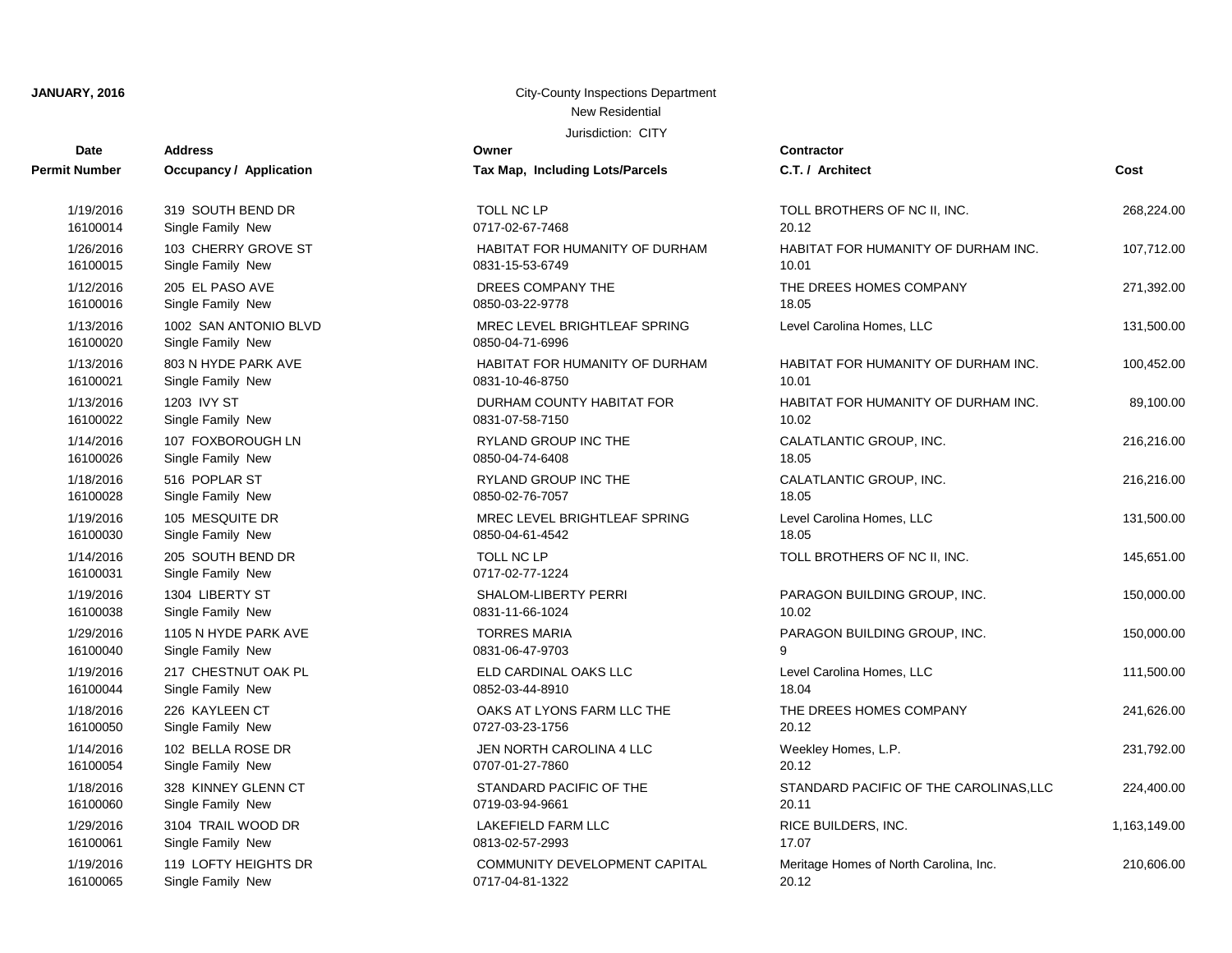| <b>Date</b>          | <b>Address</b>                 | Owner                           | <b>Contractor</b>                 |            |
|----------------------|--------------------------------|---------------------------------|-----------------------------------|------------|
| <b>Permit Number</b> | <b>Occupancy / Application</b> | Tax Map, Including Lots/Parcels | C.T. / Architect                  | Cost       |
| 1/19/2016            | 102 PLANO DR                   | DREES COMPANY THE               | THE DREES HOMES COMPANY           | 223,674.00 |
| 16100067             | Single Family New              | 0850-03-22-6366                 | 18.05                             |            |
| 1/29/2016            | 1030 LAREDO LN                 | MREC LEVEL BRIGHTLEAF SPRING    | Level Carolina Homes, LLC         | 131,500.00 |
| 16100077             | Single Family New              | 0850-04-72-1121                 | 18.05                             |            |
| 1/29/2016            | 1028 LAREDO LN                 | MREC LEVEL BRIGHTLEAF SPRING    | Level Carolina Homes, LLC         | 119,500.00 |
| 16100078             | Single Family New              | 0850-04-72-0171                 | 18.05                             |            |
| 1/28/2016            | 3003 TRAIL WOOD DR             | <b>LAKEFIELD FARM LLC</b>       | HOMES BY DICKERSON, INC.          | 285,252.00 |
| 16100088             | Single Family New              | 0813-01-47-4461                 | 17.07                             |            |
| 1/28/2016            | 2 GRAY BLUFF PL                | BEISCHER SUSAN FOX EST          | HOMES BY DICKERSON, INC.          | 374,286.00 |
| 16100089             | Single Family New              | 0813-02-68-2746                 | 17.07                             |            |
| 1/28/2016            | 4 TULIP TREE CT                | <b>MORRISON STEVEN CRAIG</b>    | CIMARRON CAPITAL, INC.            | 178,728.00 |
| 16100093             | Single Family New              | 0846-01-25-9087                 | 21                                |            |
| 1/28/2016            | 1110 SOUTH ST                  | <b>GARMAN HOMES LLC</b>         | Durham Building Company, LLC      | 120,912.00 |
| 16100108             | Single Family New              | 0821-16-72-6704                 | 12.01                             |            |
| 1/28/2016            | 1112 SOUTH ST                  | <b>GARMAN HOMES LLC</b>         | Durham Building Company, LLC      | 110,616.00 |
| 16100109             | Single Family New              | 0821-16-72-5699                 | 12.01                             |            |
| 1/28/2016            | 802 BRIER CROSSINGS LOOP       | PULTE HOME CORPORATION          | PULTE HOME CORPORATION            | 160,000.00 |
| 16100112             | <b>Townhouse New</b>           | 0769-03-40-4349                 | 19                                |            |
| 1/28/2016            | 804 BRIER CROSSINGS LOOP       | PULTE HOME CORPORATION          | PULTE HOME CORPORATION            | 160,000.00 |
| 16100113             | Townhouse New                  | 0769-03-40-4379                 | 19                                |            |
| 1/28/2016            | 806 BRIER CROSSINGS LOOP       | PULTE HOME CORPORATION          | PULTE HOME CORPORATION            | 160,000.00 |
| 16100114             | <b>Townhouse New</b>           | 0769-03-40-5309                 | 19                                |            |
| 1/29/2016            | 119 W PIEDMONT AVE             | SELF-HELP VENTURES FUND         | WALLACE, B. DESIGN & CONSTRUCTION | 105,000.00 |
| 16100115             | Single Family New              | 0821-16-73-8187                 | 12.01                             |            |
| 1/28/2016            | 125 HENRY MILL PL              | PULTE HOME CORPORATION          | PULTE HOME CORPORATION            | 178,992.00 |
| 16100129             | Single Family New              | 0769-03-24-9259                 | 19                                |            |
| 1/28/2016            | 2610 BLOOMSBURY MANOR DR       | PULTE HOME CORPORATION          | PULTE HOME CORPORATION            | 180,000.00 |
| 16100130             | Single Family New              | 0769-03-14-9076                 | 19                                |            |
| 1/28/2016            | 2602 BLOOMSBURY MANOR DR       | PULTE HOME CORPORATION          | PULTE HOME CORPORATION            | 150,000.00 |
| 16100131             | Single Family New              | 0769-03-24-0177                 | 19                                |            |
| 1/28/2016            | 1310 BLOOMSBURY MANOR DR       | PULTE HOME CORPORATION          | PULTE HOME CORPORATION            | 190,000.00 |
| 16100133             | Single Family New              | 0769-01-35-8422                 | 19                                |            |
| 1/28/2016            | 116 VIRGINIA CREST WAY         | PULTE HOME CORPORATION          | PULTE HOME CORPORATION            | 155,000.00 |
| 16100134             | Single Family New              | 0769-03-24-9560                 | 19                                |            |
| 1/28/2016            | 109 CASWELL RIDGE LN           | PULTE HOME CORPORATION          | PULTE HOME CORPORATION            | 203,478.00 |
| 16100135             | Single Family New              | 0769-03-24-6207                 | 19                                |            |